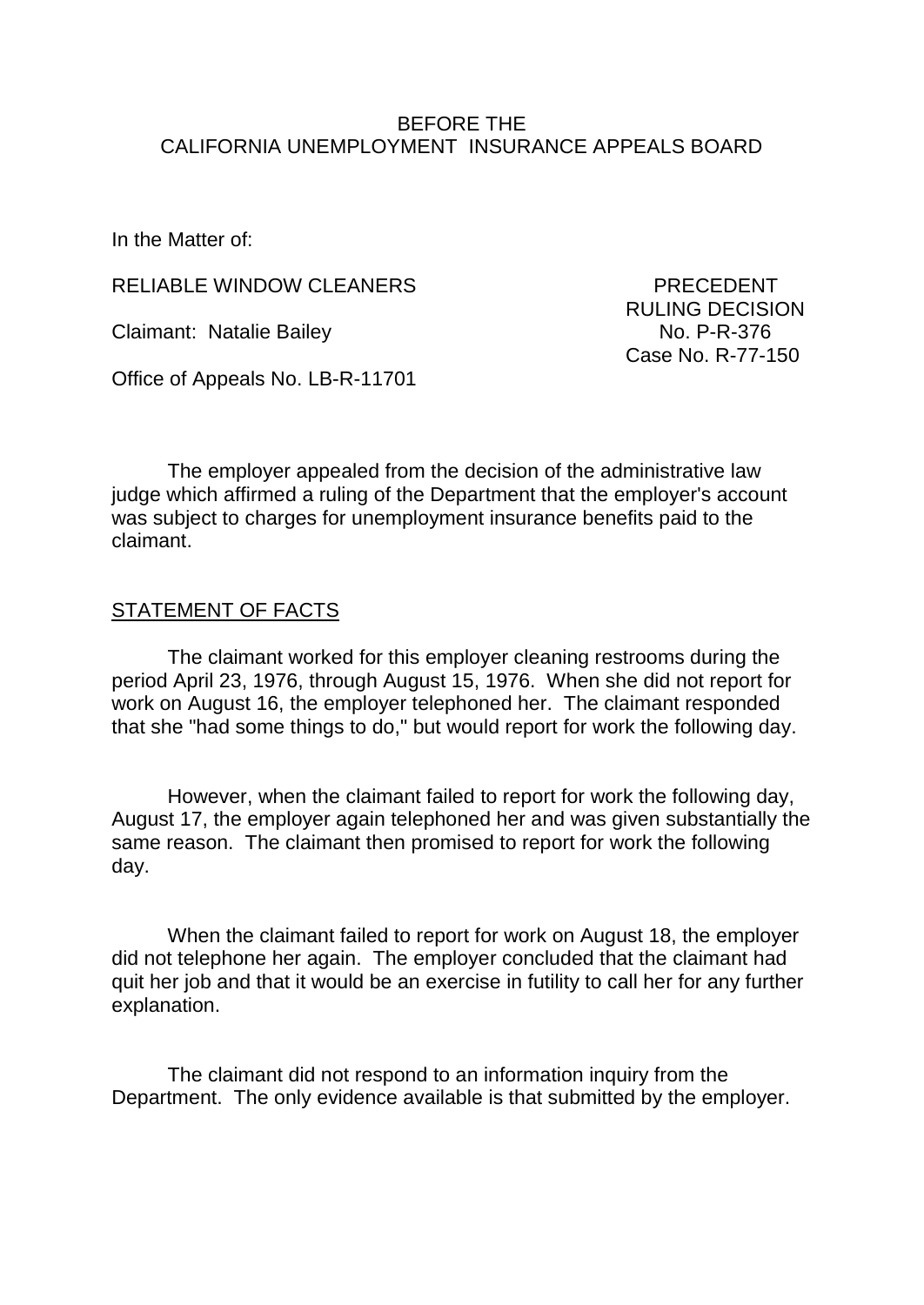### REASONS FOR DECISION

Section 1032 of the Unemployment Insurance Code provides that an employer's reserve account shall be relieved of benefit charges if it is ruled under code section 1030 that the claimant left the employer's employ voluntarily and without good cause.

As a general rule, the employer has the burden of proving that a claimant left work voluntarily without good cause (Appeals Board Decision No. P-R-279). If the employer establishes a prima facie case, it is entitled to a favorable ruling unless the Department offers controverting evidence (Appeals Board Decision No. P-R-15).

The issue in this case is whether the employer can establish a prima facie case by relying on the presumption provided in section 1030(c) of the code. The pertinent portion of this section reads as follows:

"For purposes of this section only, if the claimant voluntarily leaves such employer's employ without notification to the employer of the reasons therefor, and if the employer submits all of the facts within its possession concerning such leaving within the applicable time period referred to in this section, such leaving shall be presumed to be without good cause."

In Ruling Decision No. 136, the claimant was a full-time bartender who gave two weeks notice of his intention to quit. He did not give reasons for this and the employer did not ask. The Department was not able to obtain further information from the claimant. The Appeals Board held that the employer could not be given the benefit of the section 1030(c) presumption because it had made no attempt to learn the reasons for the employee's leaving, although it had ample opportunity to do so.

In reaching its conclusion in Ruling Decision No. 136, the Board recognized that "manifest reason and obvious purpose of the law must not be sacrificed to a literal interpretation" of words used in a statute. The Board noted that prior to the amendment of code section 1030(c), employers could not sustain their burden of proof in those cases where the employee left work without notice. In Yellow Cab Company v. California Unemployment Insurance Appeals Board, 194 Cal. App. 343, 15 Cal. Rptr. 425,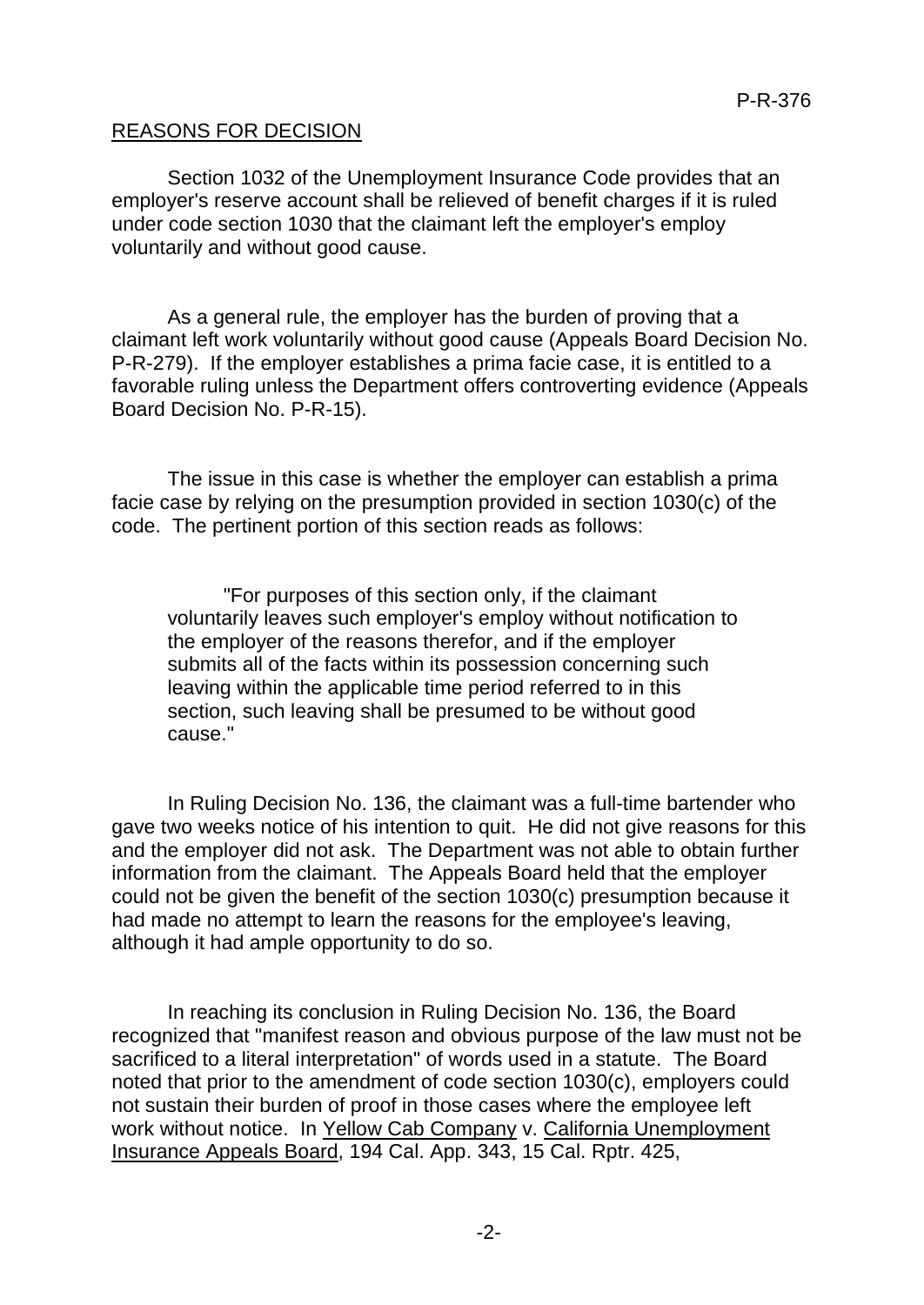the employer conceded that there was not sufficient evidence in the record to show that the claimant did not have good cause for quitting, since it was not known why the claimant failed to report for work for seven working days before the employer marked its record to show a discharge.

Therefore, in Ruling Decision No. 136, the Board inferred that it was the legislative intent to remedy that defect in the law when section 1030(c) of the Code was amended to give the employer the benefit of a presumption that such an employee left without good cause. However, the Board also inferred that the legislature intended to limit the application of the presumption to those situations in which the employee leaves work without notice and without affording the employer a reasonable opportunity to obtain from the employee the reasons for such leaving. The Board stated:

"To hold otherwise would permit the employer, having knowledge that an employee was quitting and having an opportunity to obtain the reasons therefor, to remain silent; and, if the department was unable to contact the claimant, be relieved of charges to its account. We do not believe that the legislature intended that the amendment should be interpreted in such a manner as to permit such an undesirable result."

However, we recognize that there should be a limit to the employer's obligation to find out why an employee is leaving. To ask the reasons is one thing, to pry is another. An employee has a right to privacy in personal affairs. Thus, in Ruling Decision No. 152, where an employer attempted to learn the reasons for leaving but the claimant refused to give any reason other than "personal reasons," the Board held that the employer was entitled to the benefit of the section 1030(c) presumption.

In the present case, we feel that the employer has done all that could be expected. When the claimant failed to report to work for two consecutive working days, the employer telephoned each time to ascertain the reason. When the claimant responded that she "had some things to do," this was the equivalent of telling the employer that the reasons were personal. We do not feel that the employer was obligated to probe into what those personal reasons were, nor do we feel that the employer should have been required to make further inquiry when the claimant failed to report for work still a third time.